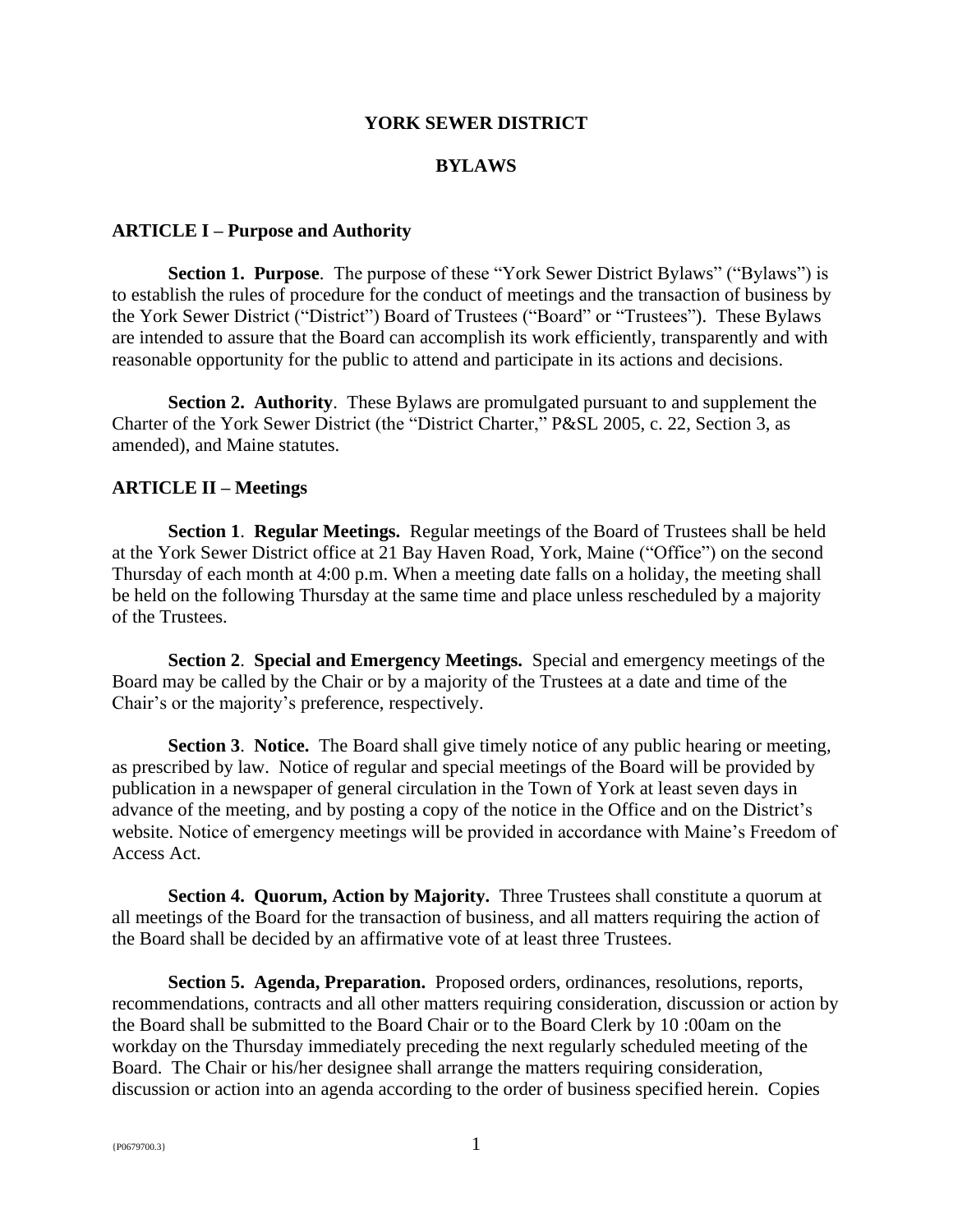of the agenda shall be mailed to each Trustee on the Thursday immediately preceding the Board's next regularly scheduled meeting. Copies of the agenda shall be readily available to the press and to the public at large at the Office and one copy shall be posted on the District website and in the lobby of the Office not later than 48 hours prior to the scheduled regular or special meeting.

**Section 6. Order of Business.** The order of business at a Board meeting shall be as follows:

Call to Order Minutes of Prior Meeting Communications Treasurer's Business and Financial Report Superintendent and Staff Reports Old Business New Business Executive Session (if needed) Adjourn

## **ARTICLE III – Trustees**

**Section 1. Election.** Trustees shall be elected, and any vacancy on the board shall be filled, as provided by the District Charter and State law.

**Section 2. Duties**. Trustees shall have all of the duties and responsibilities set forth in the District Charter and Maine law.

**Section 3. Annual Report.** As required by the District Charter and Maine law, the Board shall, at the close of each fiscal year, make a detailed report of their doings, of the receipts and expenditures of the District, of its financial and physical condition and of other matters and things pertaining to the District and show the inhabitants how the Trustees are fulfilling the duties and obligations of their trust. This report must include annual audited financial statements and must be filed with the Municipal Officers of the Town of York, who shall include the report in the annual Town report.

### **Article IV - Election of Officers**

**Section 1**. **Officers of the Board of Trustees**. Officers of the Board – Chair, Vice-Chairman, Treasurer and Clerk – shall be elected to office at the first regular meeting of the Board following each annual spring municipal election of the Town of York.

**Section 2. Term of Office.** Officers' terms of office shall be for one year, or until their successors are elected and qualified; except that an officer may be removed from office at any time by a majority vote of the remaining Trustees.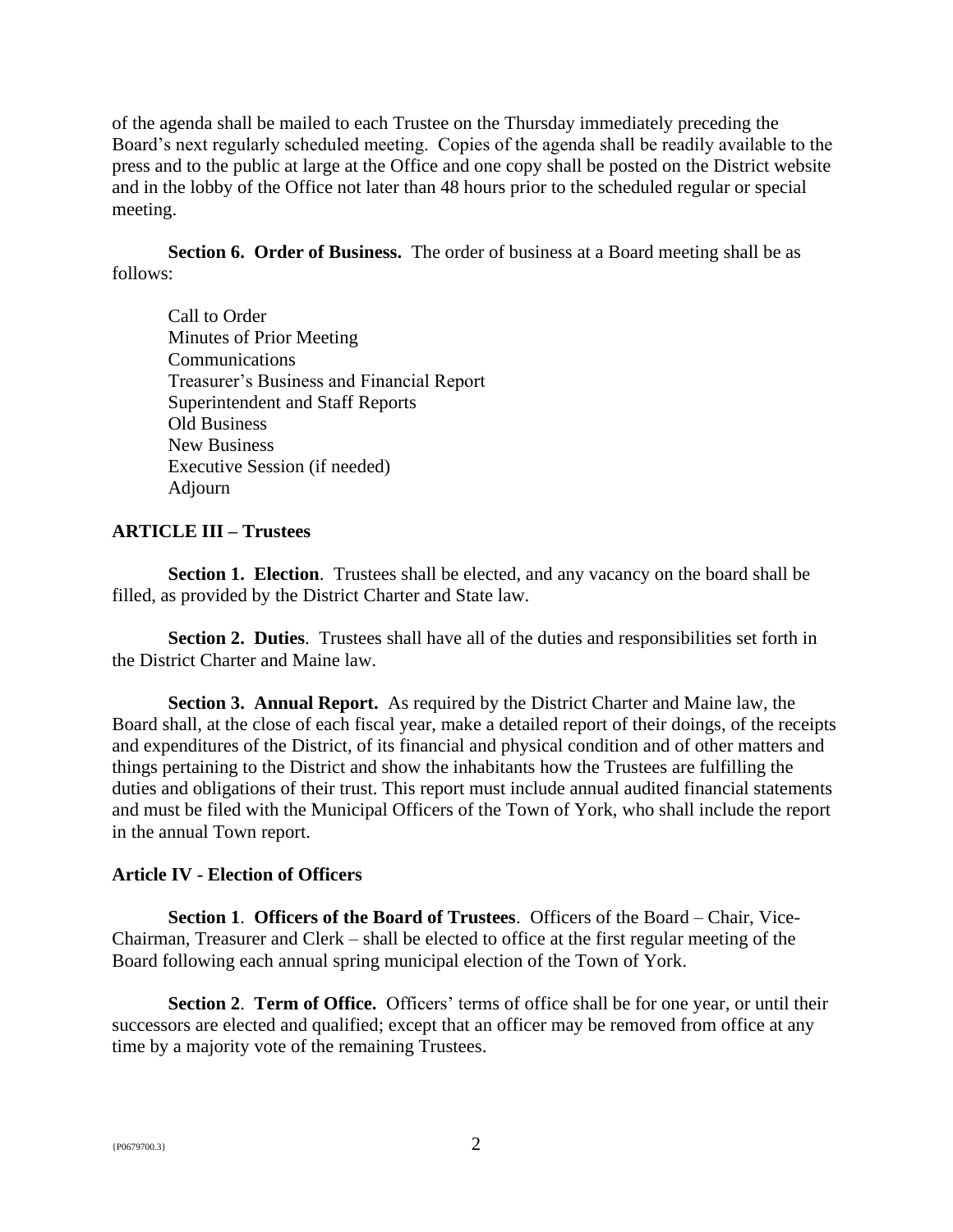**Section 3. Vacancy.** Vacancies in any office elected by the Board shall be filled from among the Trustees by majority vote of the Board at any regular or special meeting.

#### **ARTICLE V – Chair**

**Section 1**. **Duties.** The Chair shall preside at all meetings of the Board at which he or she is present. The Chair shall perform all duties incidental to the office, and such other duties as the Board shall designate.

## **ARTICLE VI – Vice-Chair**

**Section 1**. **Duties.** The Vice-Chair shall perform the duties of the Chair in the Chair's absence.

### **ARTICLE VII – Treasurer**

**Section 1**. **Duties.** The Treasurer shall keep or cause to be kept accurate books of financial account, which shall be open at all times to any Trustee and to the public. The Treasurer shall have full and complete authority and power to collect the rates, tolls, assessments and other charges established by the Board under the District Charter and Title 38 MRSA § 1048 and the same shall be committed to the Treasurer.

**Section 2**. **Expenditures.** By District Charter, the authority to commit the District to the expenditure of funds for goods and services rests with the Board. The Board may delegate this authority as it relates to the signing of disbursement checks for goods and services, by so providing in these Bylaws or in a separate procurement policy.

**Section 3. Records, Reports.** The Treasurer shall keep accurate records of all funds received and paid out. All funds shall be paid out as directed by the Board and the Treasurer shall make, or cause to have made, a report, when required, of the financial condition of the District.

**Section 4**. **Bonds.** The Treasurer shall furnish bond in such form and with such surety as the Board shall determine and approve, the cost thereof to be paid by the District.

**Section 5**. **Disbursements.** The Board shall cause to have prepared and shall approve specific procedures for the disbursement of funds and the signing of checks. Any withdrawal of funds from District accounts shall bear the signature of two members of the Board of Trustees. These procedures shall address periodic situations in which one or more of the designated persons are absent. The Board shall review these procedures annually.

## **ARTICLE VIII – Clerk**

**Section 1**. **Duties**. The Trustee Clerk shall keep or designate the keeping of and shall sign records of all meetings of the Board. The Clerk shall perform such other duties as may be required by the Board and the laws of the State of Maine.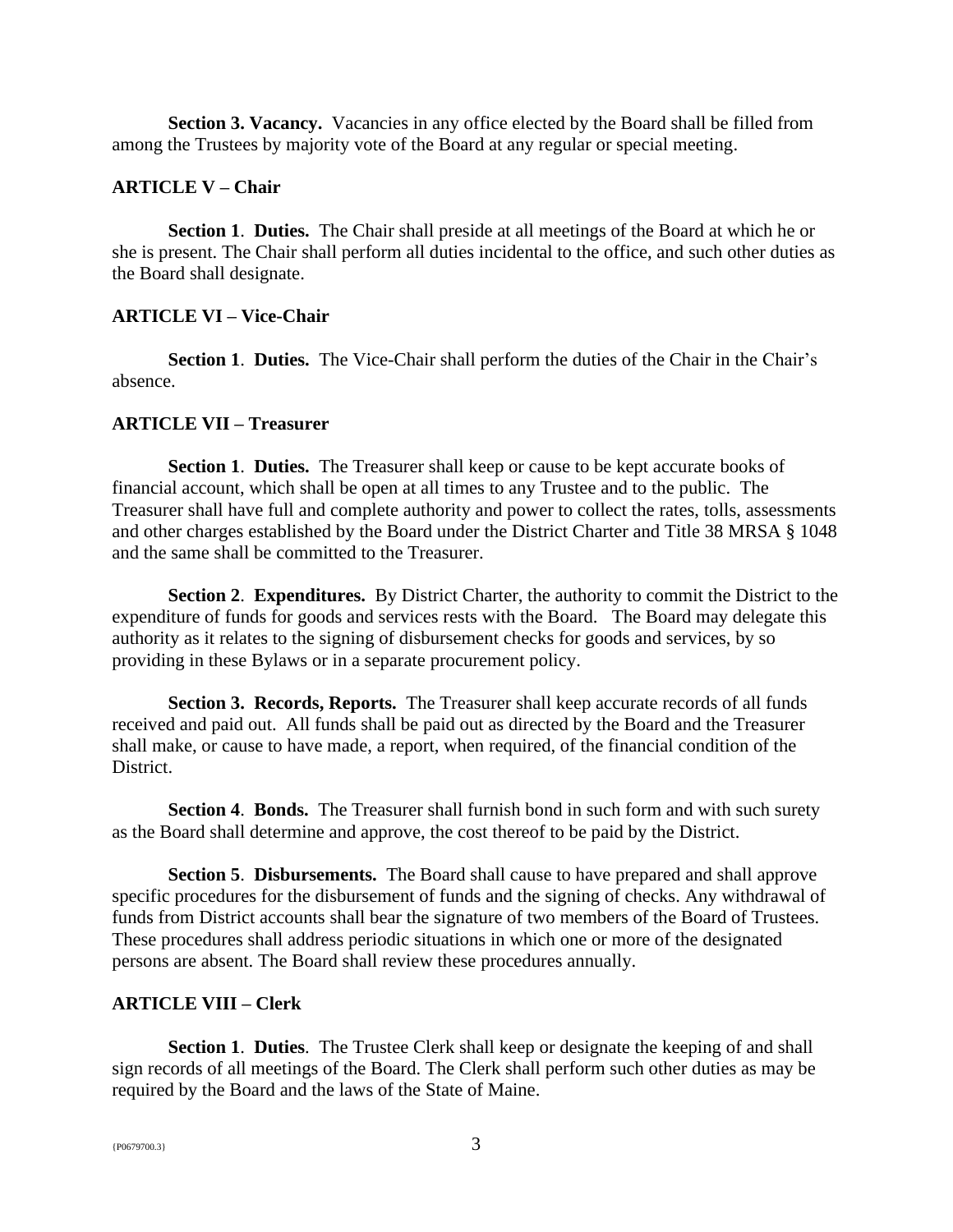S**ection 2**. **Absence**. In the Clerk's absence, the Chair may assign the Clerk's duties to another person, not necessarily a Trustee, to temporarily act in the Clerk's place.

# **ARTICLE IX – Salaries and Compensation**

**Section 1**. Compensation of Trustees of the York Sewer District shall be as recommended by the Board and approved by majority vote of the Municipal Officers (Board of Selectmen) of the Town of York, including compensation for any duties they perform as officers as well as for their duties as Trustees. Currently, that compensation is as follows:

A. For each regular, special or emergency Board meeting attended, each Trustee shall be compensated in the amount of one hundred and fifty dollars (\$150) but not to exceed \$1,500 in any fiscal year, and

B. Officers shall be compensated in the additional amount of two hundred and fifty dollars (\$250) per fiscal year for such duties as officers.

**Section 2**. Payment of all Trustee compensation shall be made monthly.

**Section 3**. Trustees shall be reimbursed for Board-approved travel and related expenses.

# **ARTICLE X – Superintendent, Assistant Superintendent**

**Section 1. Superintendent.** The Trustees shall employ a Superintendent who shall be the chief administrative officer of the District, and shall be responsible for the proper administration of all the affairs of the District and shall report to the Trustees. The Superintendent shall have the power and shall be required to:

A. Appoint, prescribe the duties of, investigate, discipline and, when necessary, remove any employees of the District appointed by the Superintendent, all subject to the Personnel Policy (Employee Handbook) adopted by the Board of Trustees;

B. Prepare the budget of the District annually, submit it to the Trustees and be responsible for its administration after adoption;

C. Prepare and submit to the Trustees at the close of each fiscal year a report of the doings, receipts and expenditures of the District for the preceding year, and of its financial and physical condition, including annual audited financial statements;

D. Attend all meetings of the Trustees, and keep the Trustees advised of the financial condition and future needs of the District, and make such recommendations as may seem appropriate to the Superintendent;

E. See that all rules and regulations governing the District are faithfully administered;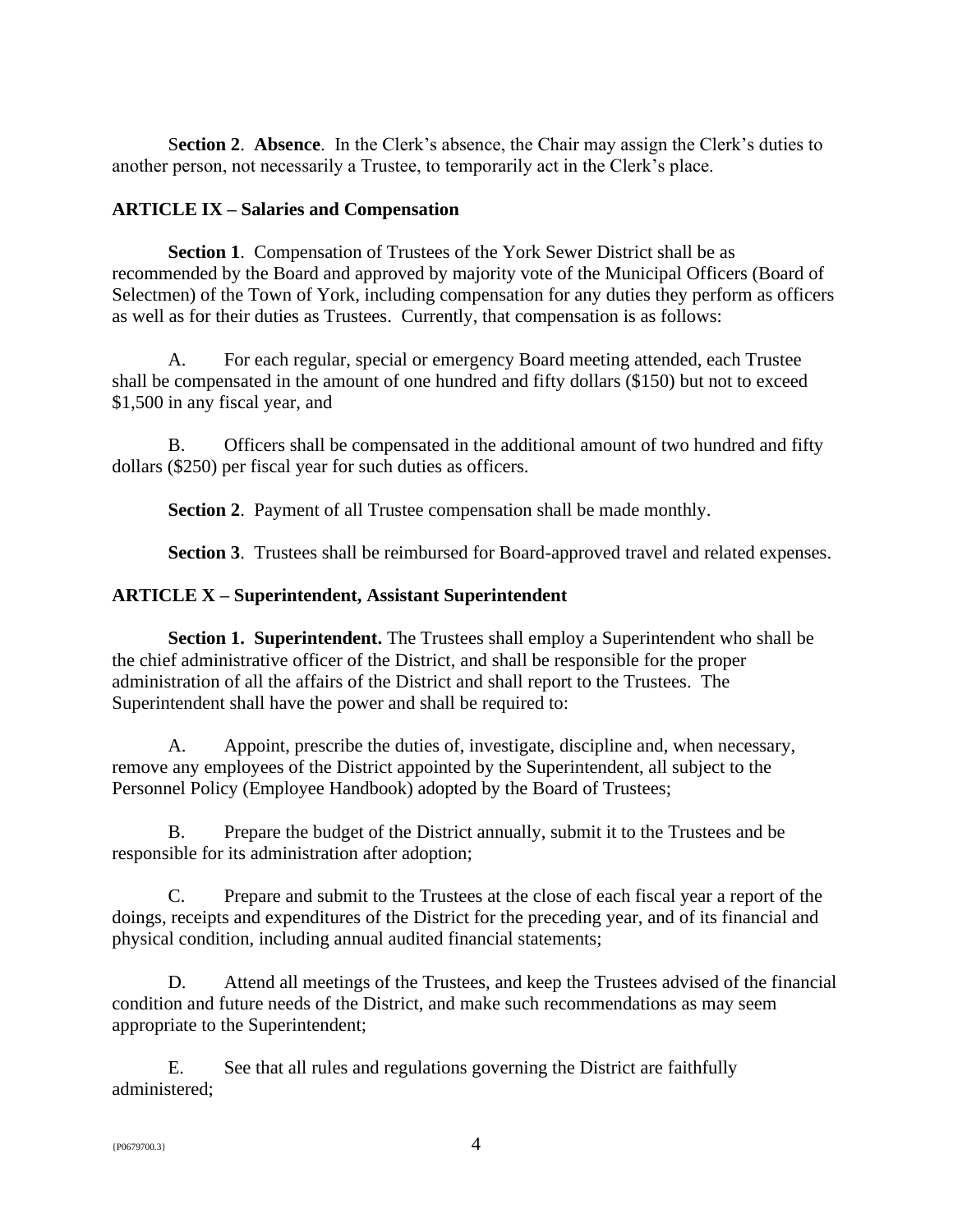F. Act as purchasing agent for the District and pay all bills and other obligations of the District upon approval of the Board and Treasurer;

G. Issue all permits, collect all inspection and user fees and be responsible for the inspection of all facilities of the District;

H. Perform such other duties as may be prescribed by the Trustees from time to time.

**Section 2. Assistant Superintendent.** The Superintendent may employ an Assistant Superintendent who will assume the duties and powers of the Superintendent in the absence of the Superintendent.

# **ARTICLE XI – Conflicts of Interest**

Any Trustee who has a direct or indirect pecuniary interest, as defined by law or as so advised by the District's attorney, in any matter pending before the District shall disclose that interest and the remaining Trustees shall vote whether that Trustee may act upon the matter as provided in 30-A M.R.S. §2605. If a Trustee is recused for a conflict of interest in a matter, that Trustee shall not be counted in the determination of a quorum for that matter. All Trustees shall seek to avoid the appearance of impropriety in their actions.

# **ARTICLE XII – Public Attendance and Participation**

**Section 1. Open Meetings.** All Board meetings shall be open to the public unless the Board adopts a motion to meet in Executive Session.

**Section 2. Guidelines for Public Participation.** The following guidelines shall serve to assure reasonable and fair public participation in the decisions of the District.

A. The public may be invited to speak on any item under consideration by the Board at the Chair's sole discretion, except that in the event of a public hearing the public shall be entitled to speak during the public session.

B. Each speaker shall, for the record, give his or her name and address and, if applicable, the person or organization he or she represents. The public members who reside within the District's geographical jurisdiction may be asked to participate first.

C. Communications related to specific matters before the Board should be given to the Clerk and noted in the minutes of the meeting. These shall become a part of the record of the proceeding.

D. While the Board meets, members of the public must preserve order and decorum. No person shall delay or interrupt the proceedings nor disturb any member of the public or Trustee while speaking or refuse to obey the orders of the Chair of the Board or the Chair's designee.